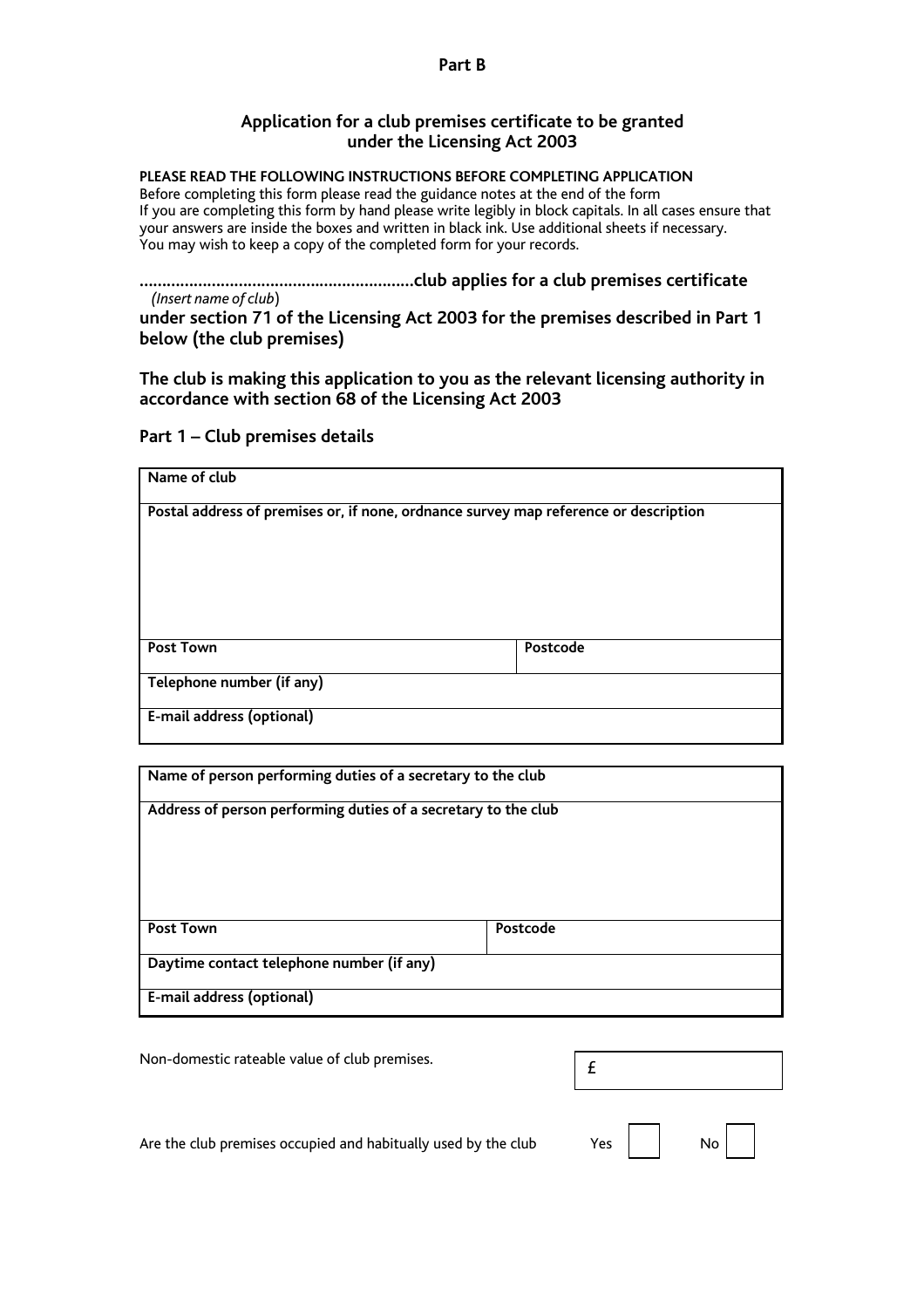### **Part 2 – Club Operating Schedule**

|                                                                                                                            | Day | Month | Year |  |
|----------------------------------------------------------------------------------------------------------------------------|-----|-------|------|--|
| When do you want the club premises certificate to start?                                                                   |     |       |      |  |
|                                                                                                                            | Day | Month | Year |  |
| If you wish the certificate to be valid only for a limited period,<br>when do you want it to end?                          |     |       |      |  |
| If 5,000 or more people are expected to attend the premises at any one time,<br>please state the number expected to attend |     |       |      |  |
| General description of club (please read guidance note 1)                                                                  |     |       |      |  |
|                                                                                                                            |     |       |      |  |
|                                                                                                                            |     |       |      |  |
|                                                                                                                            |     |       |      |  |
|                                                                                                                            |     |       |      |  |
|                                                                                                                            |     |       |      |  |
|                                                                                                                            |     |       |      |  |
|                                                                                                                            |     |       |      |  |
|                                                                                                                            |     |       |      |  |
|                                                                                                                            |     |       |      |  |
|                                                                                                                            |     |       |      |  |
|                                                                                                                            |     |       |      |  |
|                                                                                                                            |     |       |      |  |
|                                                                                                                            |     |       |      |  |
|                                                                                                                            |     |       |      |  |
|                                                                                                                            |     |       |      |  |
|                                                                                                                            |     |       |      |  |
|                                                                                                                            |     |       |      |  |
|                                                                                                                            |     |       |      |  |
|                                                                                                                            |     |       |      |  |
|                                                                                                                            |     |       |      |  |
|                                                                                                                            |     |       |      |  |
|                                                                                                                            |     |       |      |  |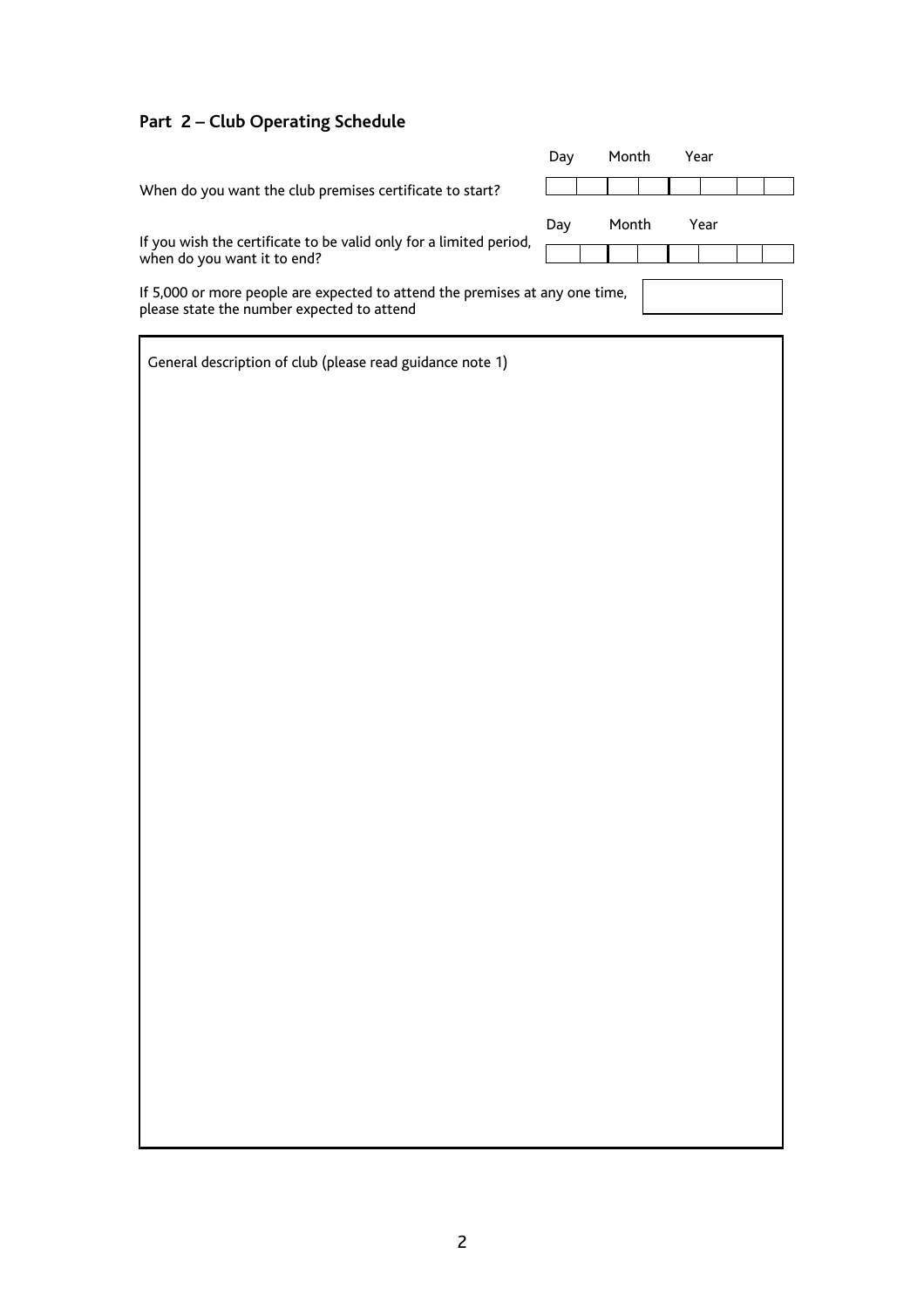| What qualifying club activities do you intend to conduct on the club premises? | Please tick Y ves |  |
|--------------------------------------------------------------------------------|-------------------|--|
|                                                                                |                   |  |

### **Provision of regulated entertainment:**

| a) | plays (if ticking yes, fill in box A)                                                                                           |  |
|----|---------------------------------------------------------------------------------------------------------------------------------|--|
| b) | films (if ticking yes, fill in box B)                                                                                           |  |
| c) | indoor sporting events (if ticking yes, fill in box C)                                                                          |  |
| d) | boxing or wrestling entertainments (if ticking yes, fill in box D)                                                              |  |
| e) | live music (if ticking yes, fill in box E)                                                                                      |  |
| f) | recorded music (if ticking yes, fill in box F)                                                                                  |  |
| g) | performances of dance (if ticking yes, fill in box G)                                                                           |  |
| h) | anything of a similar description to that falling within (e), (f) or $(g)$                                                      |  |
|    | (if ticking yes, fill in box H)                                                                                                 |  |
|    | Provision of entertainment facilities for:                                                                                      |  |
| i) | making music (if ticking yes, fill in box I)                                                                                    |  |
| j) | dancing (if ticking yes, fill in box J)                                                                                         |  |
| k) | entertainment of a similar description to that falling within (i) or (j)                                                        |  |
|    | (if ticking yes, fill in box K)                                                                                                 |  |
|    | The supply of alcohol by or on behalf of a club to, or to the order of, a member of the club<br>(if ticking yes, fill in box L) |  |

 $\Box$ **The sale by retail of alcohol by or on behalf of a club to a guest of a member of the club for consumption on the premises where the sale takes place**  (if ticking yes, fill in box L)

**In all cases complete boxes M, N, and O**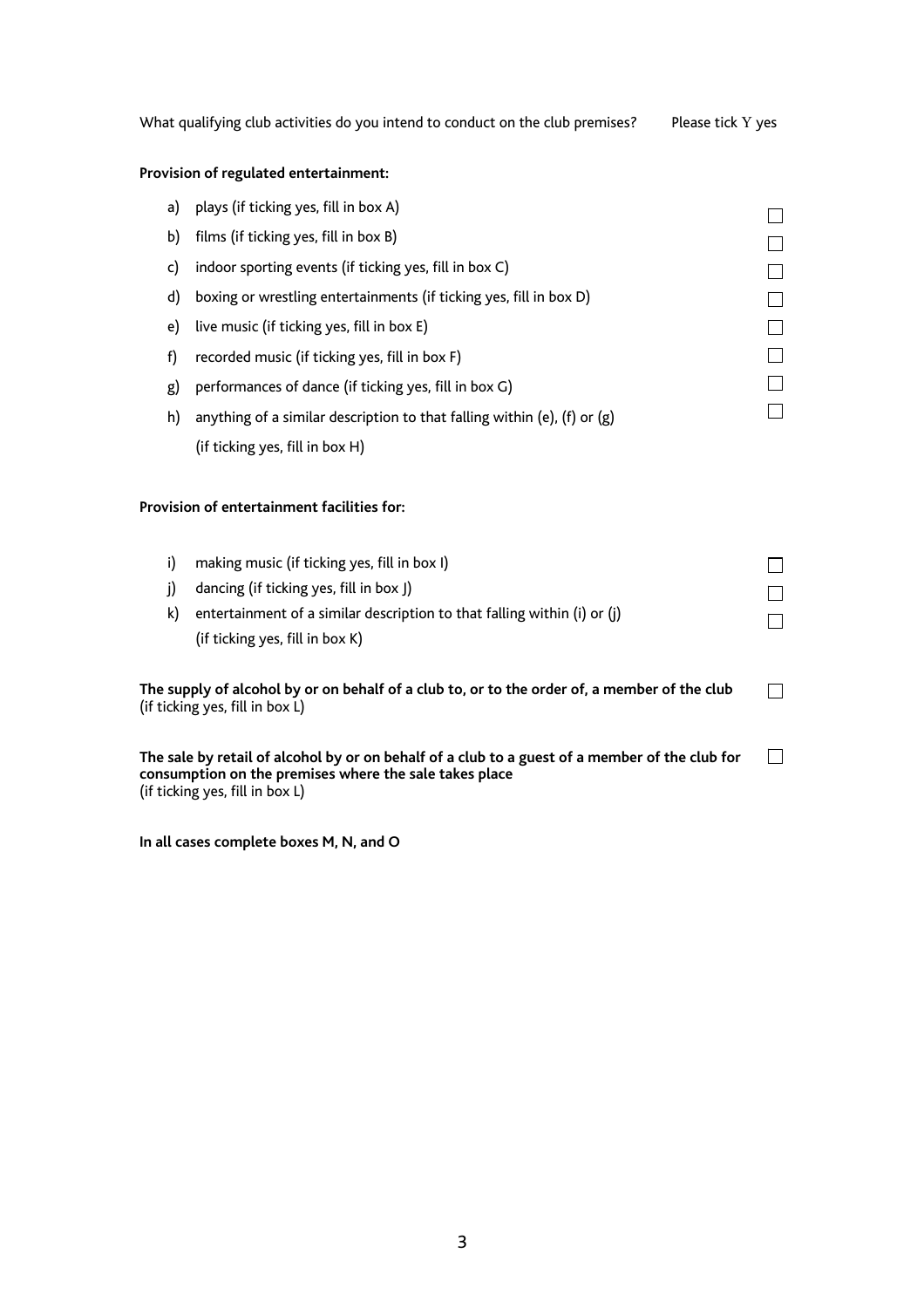| <b>Plays</b><br>Standard days and timings |                               |        | Will the performance of a play take place<br>Indoors<br>indoors or outdoors or both - please tick                                                                                             |                 |  |  |
|-------------------------------------------|-------------------------------|--------|-----------------------------------------------------------------------------------------------------------------------------------------------------------------------------------------------|-----------------|--|--|
|                                           | (please read guidance note 6) |        | $[Y]$ (please read guidance note 2)                                                                                                                                                           | <b>Outdoors</b> |  |  |
| Day                                       | <b>Start</b>                  | Finish |                                                                                                                                                                                               | <b>Both</b>     |  |  |
| Mon                                       |                               |        | Please give further details here (please read guidance note 3).                                                                                                                               |                 |  |  |
| Tue                                       |                               |        |                                                                                                                                                                                               |                 |  |  |
| Wed                                       |                               |        | State any seasonal variations for performing plays (please read<br>guidance note 4)                                                                                                           |                 |  |  |
| Thur                                      |                               |        |                                                                                                                                                                                               |                 |  |  |
| Fri                                       |                               |        | Non standard timings. Where the club intends to use the<br>premises for the performance of a play at different times from<br>those listed in the column on the left, please list (please read |                 |  |  |
| Sat                                       |                               |        | guidance note 5)                                                                                                                                                                              |                 |  |  |
| Sun                                       |                               |        |                                                                                                                                                                                               |                 |  |  |

# **B**

| <b>Films</b>                                               |              |        | Will the exhibition of films take place                                                                                                                                                    | Indoors     |  |
|------------------------------------------------------------|--------------|--------|--------------------------------------------------------------------------------------------------------------------------------------------------------------------------------------------|-------------|--|
| Standard days and timings<br>(please read guidance note 6) |              |        | indoors or outdoors or both - please tick<br>$[Y]$ (please read guidance note 2)                                                                                                           | Outdoors    |  |
| Day                                                        | <b>Start</b> | Finish |                                                                                                                                                                                            | <b>Both</b> |  |
| Mon                                                        |              |        | Please give further details here (please read guidance note 3)                                                                                                                             |             |  |
| Tue                                                        |              |        |                                                                                                                                                                                            |             |  |
| Wed                                                        |              |        | State any seasonal variations for the exhibition of film (please<br>read guidance note 4)                                                                                                  |             |  |
| Thur                                                       |              |        |                                                                                                                                                                                            |             |  |
| Fri                                                        |              |        | Non standard timings. Where the club intends to use the<br>premises for the exhibition of film at different times from<br>those listed in the column on the left, please list (please read |             |  |
| Sat                                                        |              |        | guidance note 5)                                                                                                                                                                           |             |  |
| Sun                                                        |              |        |                                                                                                                                                                                            |             |  |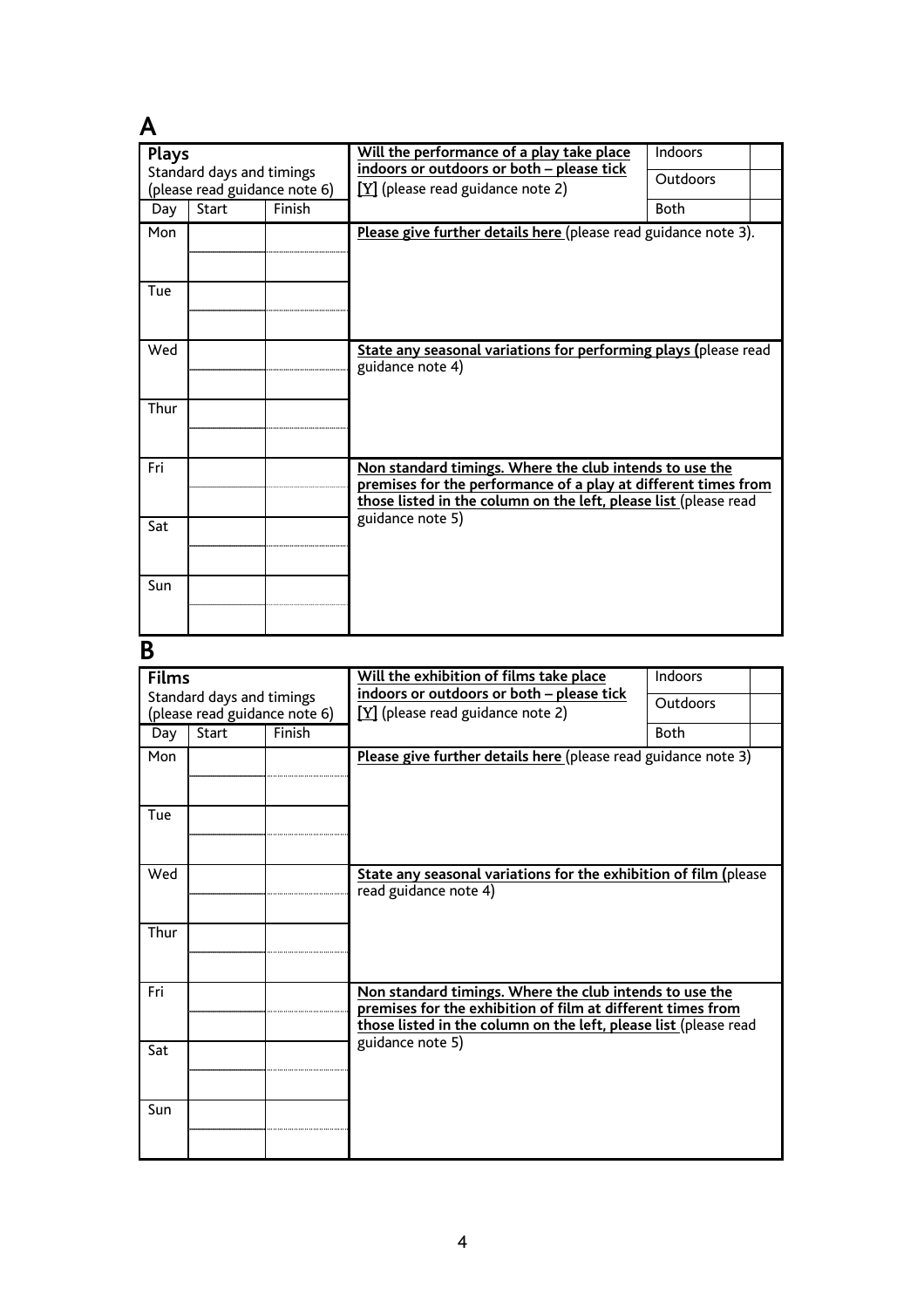| Indoor sporting events<br>Standard days and timings<br>(please read guidance note 6) |              |        | Please give further details here (please read guidance note 3)                                                                                                                             |
|--------------------------------------------------------------------------------------|--------------|--------|--------------------------------------------------------------------------------------------------------------------------------------------------------------------------------------------|
| Day                                                                                  | <b>Start</b> | Finish |                                                                                                                                                                                            |
| Mon                                                                                  |              |        |                                                                                                                                                                                            |
| Tue                                                                                  |              |        | State any seasonal variations for indoor sporting events<br>(please read guidance note 4)                                                                                                  |
| Wed                                                                                  |              |        |                                                                                                                                                                                            |
| Thur                                                                                 |              |        | Non-standard timings. Where the club intends to use the<br>premises for indoor sporting events at different times from<br>those listed in the column on the left, please list (please read |
| Fri                                                                                  |              |        | guidance note 5)                                                                                                                                                                           |
| Sat                                                                                  |              |        |                                                                                                                                                                                            |
| Sun                                                                                  |              |        |                                                                                                                                                                                            |

## **D**

| <b>Boxing or wrestling</b>                  |                               |        | Will the boxing or wrestling<br>entertainment take place indoors or                                                                                                              | Indoors  |  |
|---------------------------------------------|-------------------------------|--------|----------------------------------------------------------------------------------------------------------------------------------------------------------------------------------|----------|--|
| entertainments<br>Standard days and timings |                               |        | outdoors or both - please tick [Y] (please                                                                                                                                       | Outdoors |  |
|                                             | (please read guidance note 6) |        | read guidance note 2)                                                                                                                                                            |          |  |
| Day                                         | <b>Start</b>                  | Finish | <b>Both</b>                                                                                                                                                                      |          |  |
| Mon                                         |                               |        | Please give further details here (please read guidance note 3)                                                                                                                   |          |  |
| Tue                                         |                               |        |                                                                                                                                                                                  |          |  |
| Wed                                         |                               |        | State any seasonal variations for boxing and wrestling<br>entertainment (please read guidance note 4)                                                                            |          |  |
| Thur                                        |                               |        |                                                                                                                                                                                  |          |  |
| Fri                                         |                               |        | Non-standard timings. Where the club intends to use the<br>premises for the boxing or wrestling entertainment at<br>different times from those listed in the column on the left, |          |  |
| Sat                                         |                               |        | please list (please read guidance note 5)                                                                                                                                        |          |  |
| Sun                                         |                               |        |                                                                                                                                                                                  |          |  |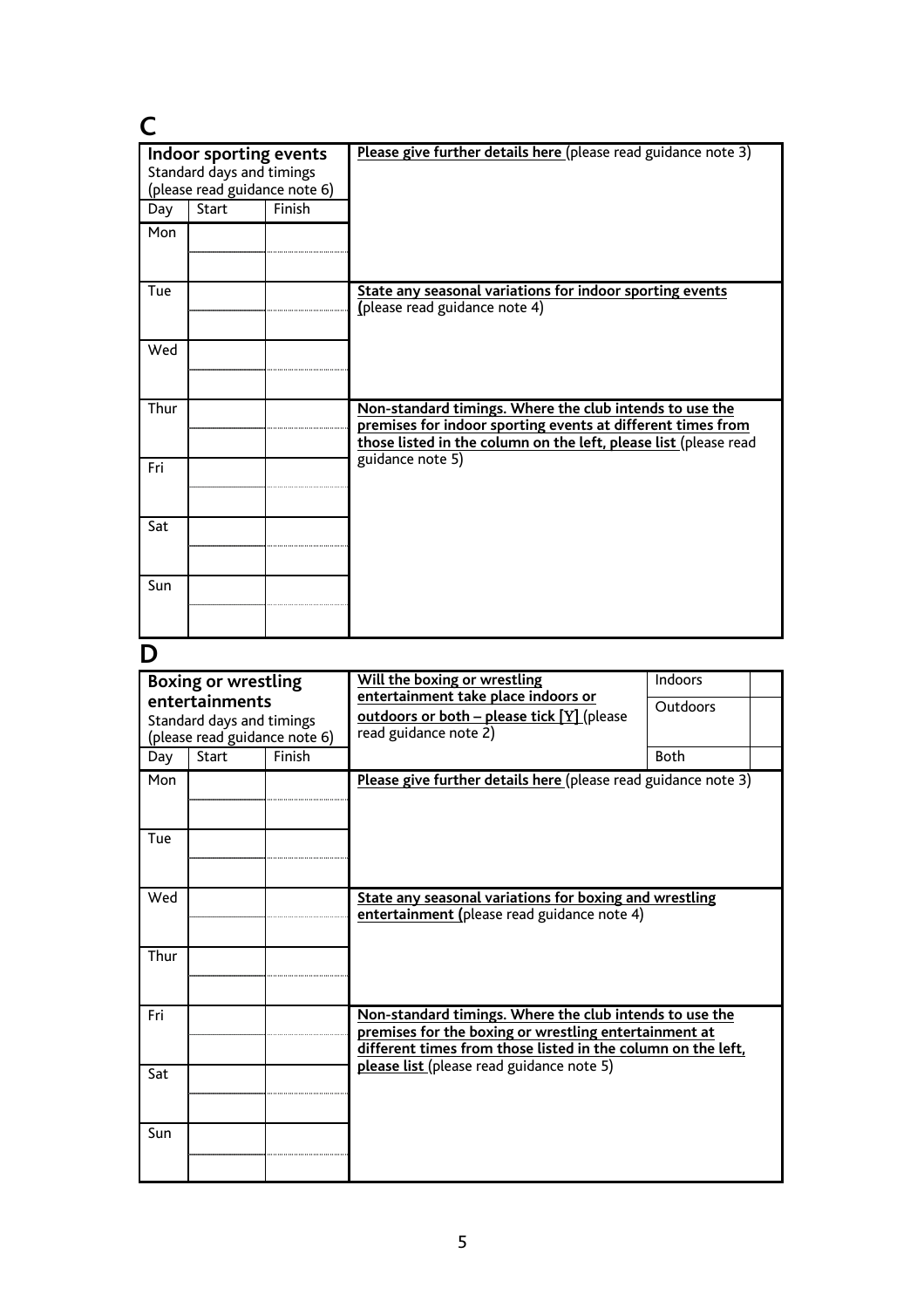| Ε                                                          |                                                            |        |                                                                                                                                                                                              |             |  |  |  |
|------------------------------------------------------------|------------------------------------------------------------|--------|----------------------------------------------------------------------------------------------------------------------------------------------------------------------------------------------|-------------|--|--|--|
|                                                            | Live music                                                 |        | Will the performance of live music take<br>Indoors<br>place indoors or outdoors or both - please                                                                                             |             |  |  |  |
| Standard days and timings<br>(please read guidance note 6) |                                                            |        | tick [Y] (please read guidance note 2)                                                                                                                                                       | Outdoors    |  |  |  |
| Day                                                        | <b>Start</b>                                               | Finish | <b>Both</b>                                                                                                                                                                                  |             |  |  |  |
| Mon                                                        |                                                            |        | Please give further details here (please read guidance note 3)                                                                                                                               |             |  |  |  |
| Tue                                                        |                                                            |        |                                                                                                                                                                                              |             |  |  |  |
| Wed                                                        |                                                            |        | State any seasonal variations for the performance of live<br>music (please read guidance note 4)                                                                                             |             |  |  |  |
| Thur                                                       |                                                            |        |                                                                                                                                                                                              |             |  |  |  |
| Fri                                                        |                                                            |        | Non-standard timings. Where the club intends to use the<br>premises for the performance of live music at different times<br>from those listed in the column on the left, please list (please |             |  |  |  |
| Sat                                                        |                                                            |        | read guidance note 5)                                                                                                                                                                        |             |  |  |  |
| Sun                                                        |                                                            |        |                                                                                                                                                                                              |             |  |  |  |
| F                                                          |                                                            |        |                                                                                                                                                                                              |             |  |  |  |
|                                                            | <b>Recorded music</b>                                      |        | Will the playing of recorded music take                                                                                                                                                      | Indoors     |  |  |  |
|                                                            | Standard days and timings<br>(please read guidance note 6) |        | place indoors or outdoors or both -<br>please tick [Y] (please read guidance note                                                                                                            | Outdoors    |  |  |  |
|                                                            | Day Start                                                  | Finish | 2)                                                                                                                                                                                           | <b>Roth</b> |  |  |  |

|      | Standard days and timings<br>(please read guidance note 6) |        | place indoors or outdoors or both –<br>please tick [Y] (please read guidance note                                                                                                            | Outdoors    |
|------|------------------------------------------------------------|--------|----------------------------------------------------------------------------------------------------------------------------------------------------------------------------------------------|-------------|
| Day  | Start                                                      | Finish | $\overline{2}$                                                                                                                                                                               | <b>Both</b> |
| Mon  |                                                            |        | Please give further details here (please read guidance note 3)                                                                                                                               |             |
| Tue  |                                                            |        |                                                                                                                                                                                              |             |
| Wed  |                                                            |        | State any seasonal variations for playing recorded music<br>(please read guidance note 4)                                                                                                    |             |
| Thur |                                                            |        |                                                                                                                                                                                              |             |
| Fri  |                                                            |        | Non-standard timings. Where the club intends to use the<br>premises for the playing of recorded music at different times<br>from those listed in the column on the left, please list (please |             |
| Sat  |                                                            |        | read guidance note 5)                                                                                                                                                                        |             |
| Sun  |                                                            |        |                                                                                                                                                                                              |             |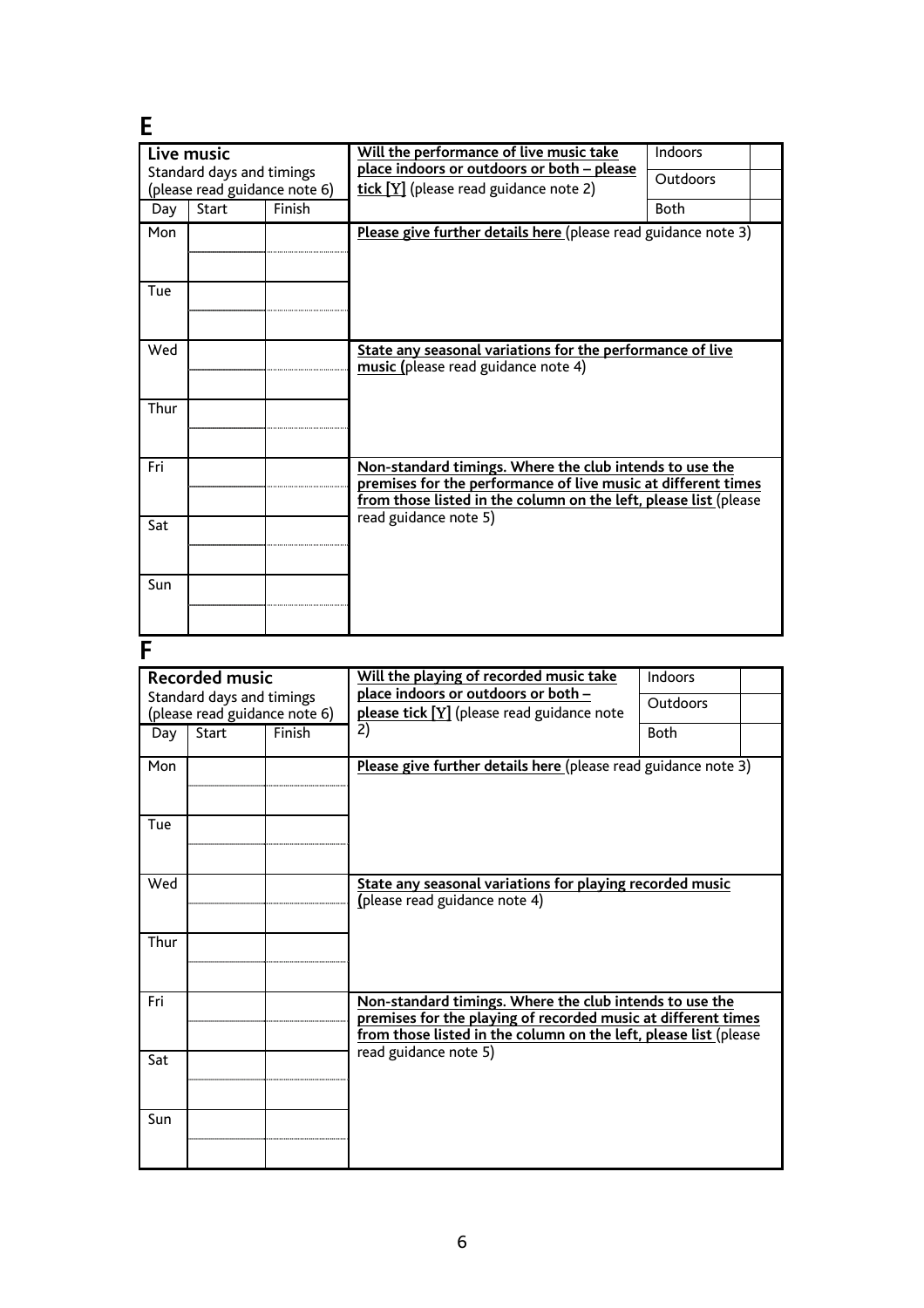| G                     |                                                            |        |                                                                                                                                                                                              |                 |
|-----------------------|------------------------------------------------------------|--------|----------------------------------------------------------------------------------------------------------------------------------------------------------------------------------------------|-----------------|
| Performances of dance |                                                            |        | Will the performance of dance take place<br>indoors or outdoors or both - please tick                                                                                                        | Indoors         |
|                       | Standard days and timings<br>(please read guidance note 6) |        | $[Y]$ (please read guidance note 2)                                                                                                                                                          | <b>Outdoors</b> |
| Day                   | <b>Start</b>                                               | Finish |                                                                                                                                                                                              | <b>Both</b>     |
| Mon                   |                                                            |        | Please give further details here (please read guidance note 3)                                                                                                                               |                 |
| Tue                   |                                                            |        |                                                                                                                                                                                              |                 |
| Wed                   |                                                            |        | State any seasonal variations for the performance of dance<br>(please read guidance note 4)                                                                                                  |                 |
| Thur                  |                                                            |        |                                                                                                                                                                                              |                 |
| Fri                   |                                                            |        | Non-standard timings. Where the club intends to use the<br>premises for the performance of dance at different times from<br>those listed in the column on the left, please list (please read |                 |
| Sat                   |                                                            |        | guidance note 5)                                                                                                                                                                             |                 |
| Sun                   |                                                            |        |                                                                                                                                                                                              |                 |

## **H**

| Anything of a similar<br>description to that<br>falling within (e), (f) or<br>(g)<br>Standard days and timings<br>(please read guidance note 6) |              |        | Please give a description of the type of entertainment that the<br>club will be providing |             |
|-------------------------------------------------------------------------------------------------------------------------------------------------|--------------|--------|-------------------------------------------------------------------------------------------|-------------|
| Day                                                                                                                                             | <b>Start</b> | Finish | Will this entertainment take place indoors or                                             | Indoor      |
|                                                                                                                                                 |              |        | outdoors or both - please tick [Y](please read<br>guidance note 2)                        | Outdoor     |
| Mon                                                                                                                                             |              |        |                                                                                           | <b>Both</b> |
| Tue                                                                                                                                             |              |        | Please give further details here (please read guidance note 3)                            |             |
| Wed                                                                                                                                             |              |        |                                                                                           |             |
| Thur                                                                                                                                            |              |        | State any seasonal variations for entertainment (please read<br>guidance note 4)          |             |
| Fri                                                                                                                                             |              |        |                                                                                           |             |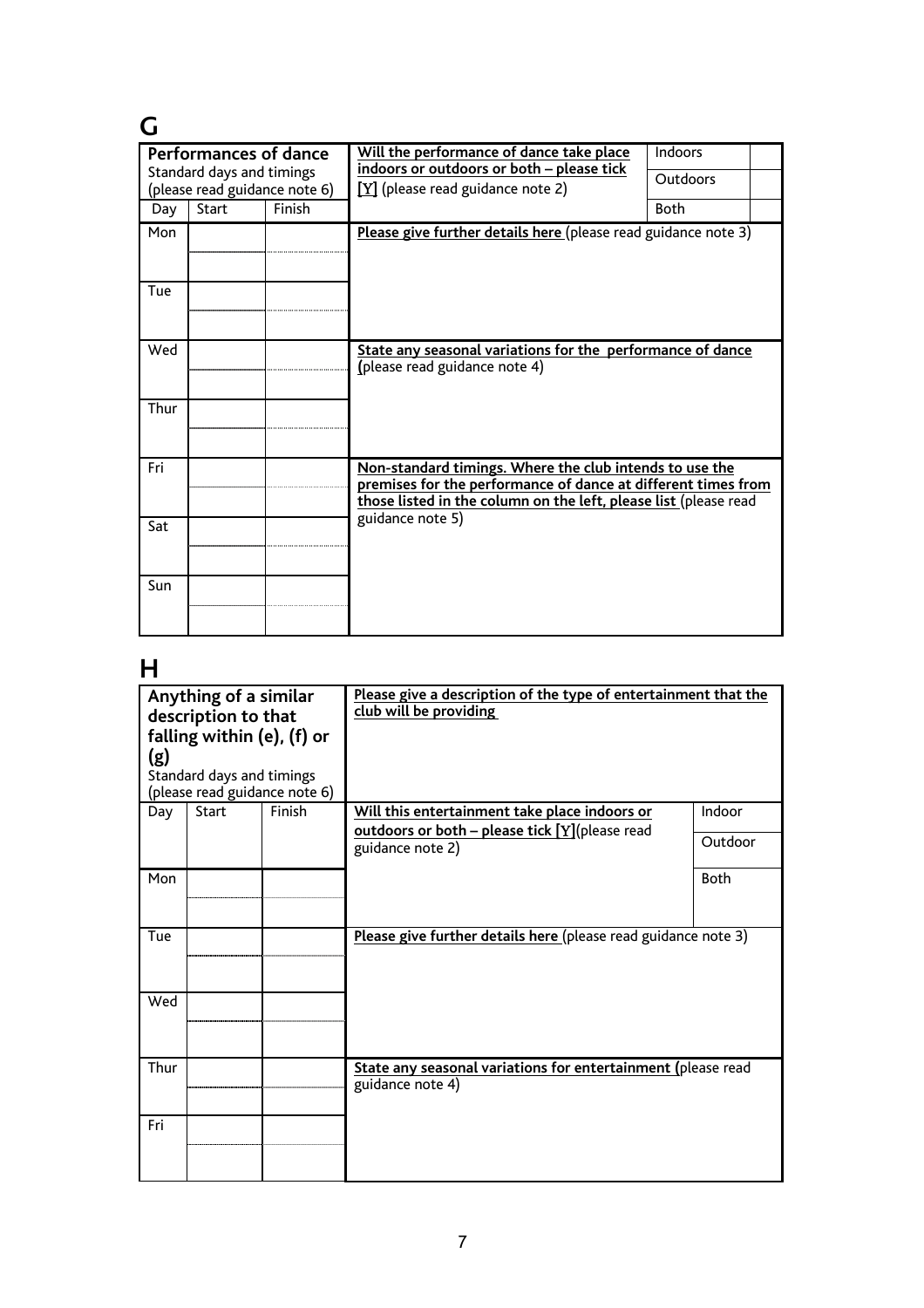| Sat                                                                                                              |                                                                                                             |        | Non-standard timings. Where the club intends to use the<br>premises for entertainment at different times from those listed<br>in the column on the left, please list (please read guidance note |                         |
|------------------------------------------------------------------------------------------------------------------|-------------------------------------------------------------------------------------------------------------|--------|-------------------------------------------------------------------------------------------------------------------------------------------------------------------------------------------------|-------------------------|
| Sun                                                                                                              |                                                                                                             |        | 5)                                                                                                                                                                                              |                         |
|                                                                                                                  |                                                                                                             |        |                                                                                                                                                                                                 |                         |
| <b>Provision of facilities</b><br>for making music<br>Standard days and timings<br>(please read guidance note 6) |                                                                                                             |        | Please give a description of the type of facilities for making<br>music that the club will be providing                                                                                         |                         |
|                                                                                                                  |                                                                                                             |        | Will the facilities for making music be                                                                                                                                                         | <b>Indoors</b>          |
| Day                                                                                                              | Start                                                                                                       | Finish | indoors or outdoors or both - please tick<br>$[Y]$ (please read guidance note 2)                                                                                                                | Outdoors<br><b>Both</b> |
| Mon                                                                                                              |                                                                                                             |        | Please give further details here (please read guidance note 3)                                                                                                                                  |                         |
| Tue                                                                                                              |                                                                                                             |        |                                                                                                                                                                                                 |                         |
| Wed                                                                                                              |                                                                                                             |        | State any seasonal variations for the provision of facilities for<br>making music (please read guidance note 4)                                                                                 |                         |
| Thur                                                                                                             |                                                                                                             |        |                                                                                                                                                                                                 |                         |
| Fri                                                                                                              |                                                                                                             |        | Non-standard timings. Where the club intends to use the<br>premises for the provision of facilities for making music at<br>different times from those listed in the column on the left,         |                         |
| Sat                                                                                                              |                                                                                                             |        | please list (please read guidance note 5)                                                                                                                                                       |                         |
| Sun                                                                                                              |                                                                                                             |        |                                                                                                                                                                                                 |                         |
|                                                                                                                  |                                                                                                             |        |                                                                                                                                                                                                 |                         |
|                                                                                                                  | <b>Provision of facilities</b><br>for dancing<br>Standard days and timings<br>(please read guidance note 6) |        | Please give a description of the type of facilities for dancing<br>that the club will be providing                                                                                              |                         |
|                                                                                                                  |                                                                                                             |        | Will the facilities for dancing be indoors                                                                                                                                                      | <b>Indoors</b>          |
|                                                                                                                  |                                                                                                             |        | or outdoors or both $-$ please tick $[Y]$<br>(please read guidance note 2)                                                                                                                      | Outdoors                |
| Day                                                                                                              | <b>Start</b>                                                                                                | Finish |                                                                                                                                                                                                 | <b>Both</b>             |
| Mon                                                                                                              |                                                                                                             |        | Please give further details here (please read guidance note 3)                                                                                                                                  |                         |
| Tue                                                                                                              |                                                                                                             |        |                                                                                                                                                                                                 |                         |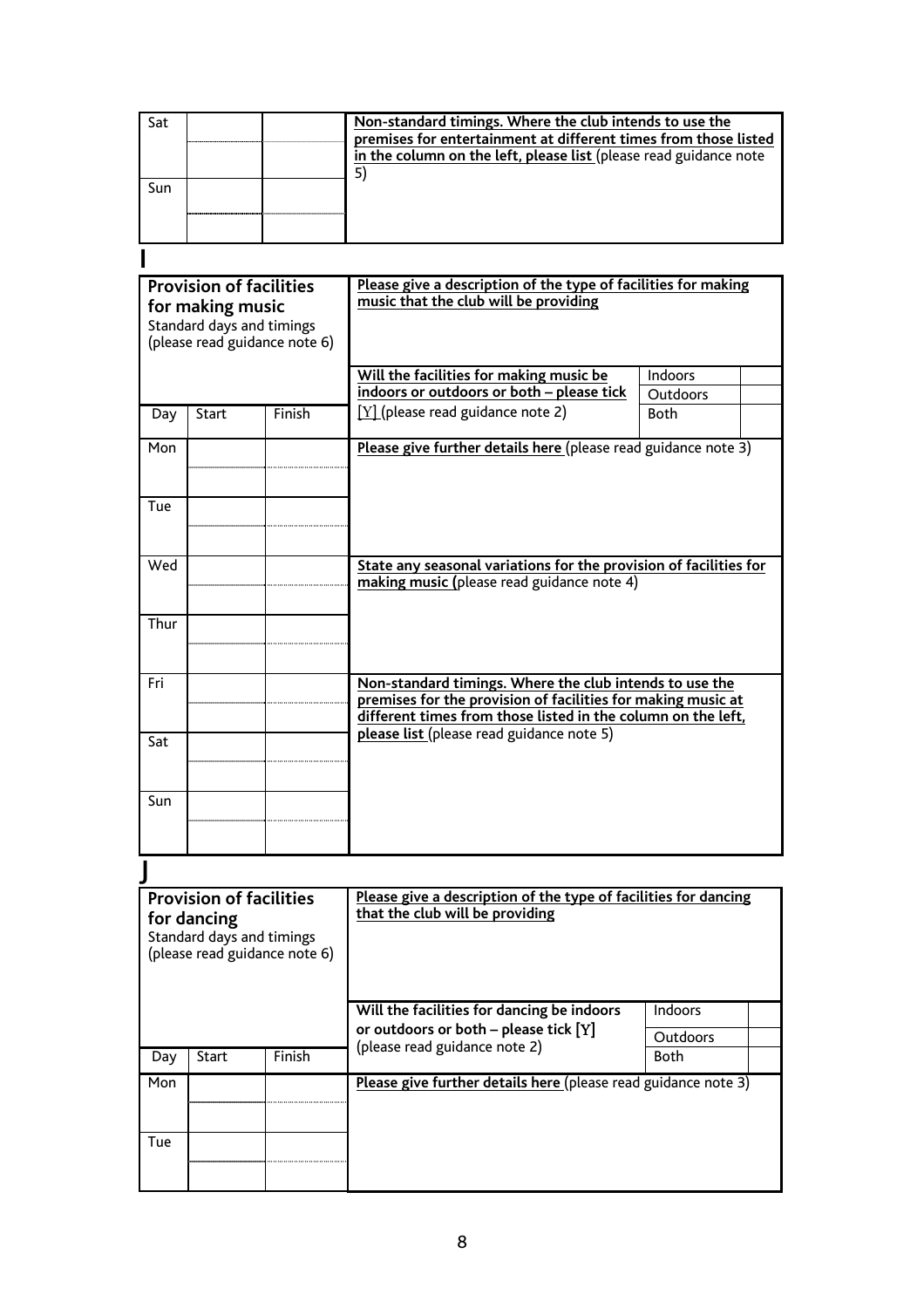| Wed  |                                                                                                                                                                                |        | State any seasonal variations for the provision of dancing<br>facilities (please read guidance note 4)                                                                                                                                               |             |
|------|--------------------------------------------------------------------------------------------------------------------------------------------------------------------------------|--------|------------------------------------------------------------------------------------------------------------------------------------------------------------------------------------------------------------------------------------------------------|-------------|
| Thur |                                                                                                                                                                                |        |                                                                                                                                                                                                                                                      |             |
| Fri  |                                                                                                                                                                                |        | Non-standard timings. Where the club intends to use the<br>premises for the provision of dancing facilities at different<br>times from those listed in the column on the left, please list                                                           |             |
| Sat  |                                                                                                                                                                                |        | (please read guidance note 5)                                                                                                                                                                                                                        |             |
| Sun  |                                                                                                                                                                                |        |                                                                                                                                                                                                                                                      |             |
| K    |                                                                                                                                                                                |        |                                                                                                                                                                                                                                                      |             |
| (j)  | <b>Provision of facilities</b><br>for entertainment of a<br>similar description to<br>that falling within (i) or<br>Standard days and timings<br>(please read guidance note 6) |        | Please give a description of the type of entertainment facility<br>the club will be providing                                                                                                                                                        |             |
| Day  | <b>Start</b>                                                                                                                                                                   | Finish | Will the entertainment facility be indoors or<br>outdoors                                                                                                                                                                                            | Indoor      |
|      |                                                                                                                                                                                |        | or both - please tick [Y](please read guidance<br>note 2)                                                                                                                                                                                            | Outdoor     |
| Mon  |                                                                                                                                                                                |        |                                                                                                                                                                                                                                                      | <b>Both</b> |
| Tue  |                                                                                                                                                                                |        | Please give further details here (please read guidance note 3)                                                                                                                                                                                       |             |
| Wed  |                                                                                                                                                                                |        |                                                                                                                                                                                                                                                      |             |
| Thur |                                                                                                                                                                                |        | State any seasonal variations for the provision of this<br>entertainment facility (please read guidance note 4)                                                                                                                                      |             |
| Fri  |                                                                                                                                                                                |        |                                                                                                                                                                                                                                                      |             |
| Sat  |                                                                                                                                                                                |        | Non-standard timings. Where the club intends to use the<br>premises for the provision of facilities of this entertainment<br>facilities at different times from those listed in the column on<br>the left, please list (please read guidance note 5) |             |
| Sun  |                                                                                                                                                                                |        |                                                                                                                                                                                                                                                      |             |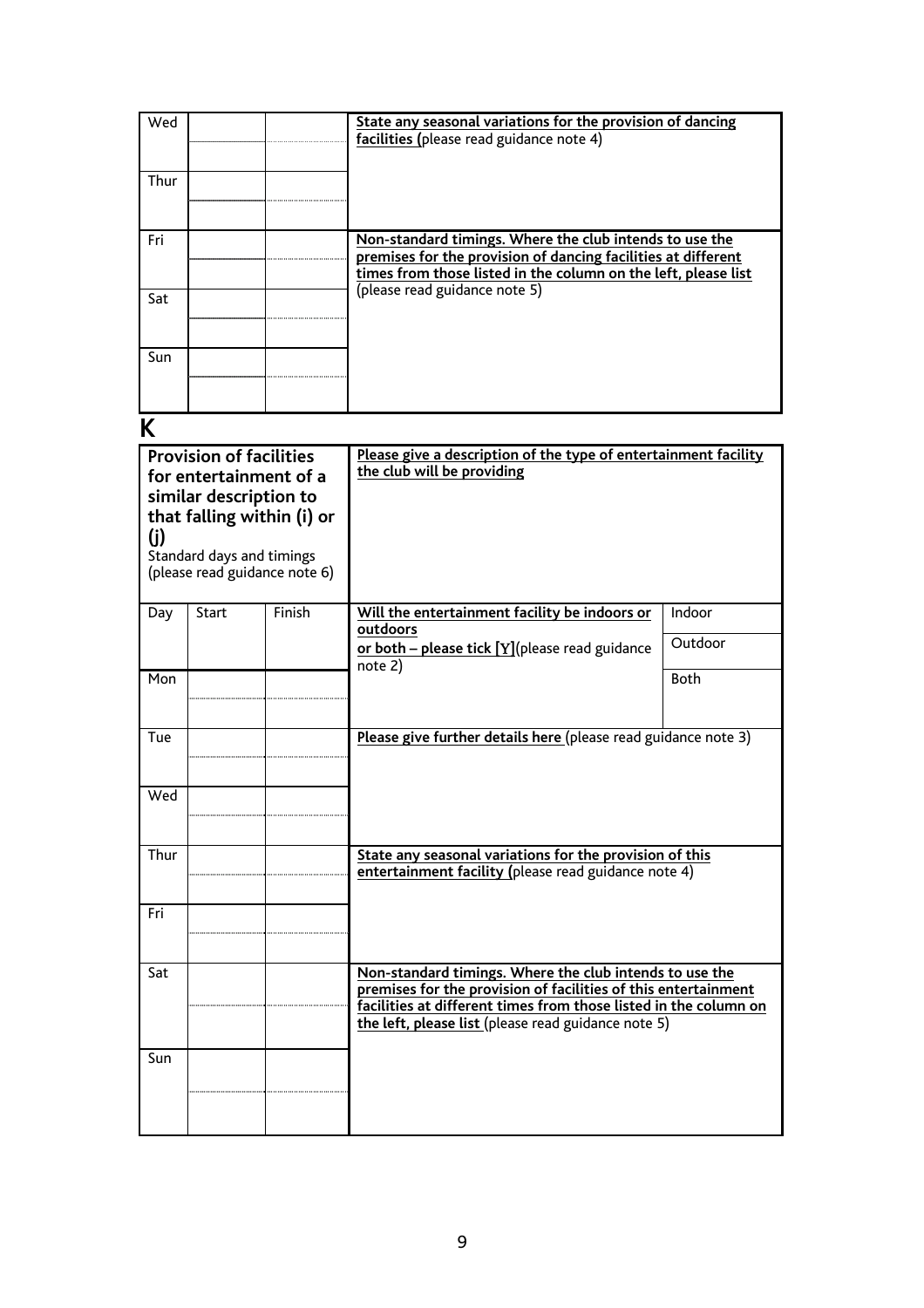| Supply of alcohol |                               |        | Will the supply of alcohol be for                                | On the premises  |
|-------------------|-------------------------------|--------|------------------------------------------------------------------|------------------|
|                   | Standard days and timings     |        | consumption (Please tick box Y)                                  | Off the premises |
|                   | (please read guidance note 6) |        | (please read guidance note 7)                                    |                  |
|                   |                               |        |                                                                  |                  |
| Day               | <b>Start</b>                  | Finish |                                                                  | <b>Both</b>      |
| Mon               |                               |        | State any seasonal variations (please read guidance note 4)      |                  |
|                   |                               |        |                                                                  |                  |
|                   |                               |        |                                                                  |                  |
| Tue               |                               |        |                                                                  |                  |
|                   |                               |        |                                                                  |                  |
|                   |                               |        |                                                                  |                  |
| Wed               |                               |        |                                                                  |                  |
|                   |                               |        |                                                                  |                  |
| Thur              |                               |        | Non-standard timings. Where the club intends to use the          |                  |
|                   |                               |        | premises for the supply of alcohol at different times from       |                  |
|                   |                               |        | those listed in the column on the left, please list (please read |                  |
| Fri               |                               |        | guidance note 5)                                                 |                  |
|                   |                               |        |                                                                  |                  |
|                   |                               |        |                                                                  |                  |
| Sat               |                               |        |                                                                  |                  |
|                   |                               |        |                                                                  |                  |
|                   |                               |        |                                                                  |                  |
| Sun               |                               |        |                                                                  |                  |
|                   |                               |        |                                                                  |                  |
|                   |                               |        |                                                                  |                  |

# **M**

| Hours club premises are<br>open to the members<br>and guests<br>Standard days and timings<br>(please read guidance note 6) |       |        | State any seasonal variations (please read guidance note 4)                                                                |
|----------------------------------------------------------------------------------------------------------------------------|-------|--------|----------------------------------------------------------------------------------------------------------------------------|
| Day                                                                                                                        | Start | Finish |                                                                                                                            |
| Mon                                                                                                                        |       |        |                                                                                                                            |
| Tue                                                                                                                        |       |        |                                                                                                                            |
| Wed                                                                                                                        |       |        |                                                                                                                            |
|                                                                                                                            |       |        | Non standard timings. Where you intend to use the premises<br>to be open to the members and guests at different times from |
| Thur                                                                                                                       |       |        | those listed in the column on the left, please list. (please read<br>guidance note 5)                                      |
| Fri                                                                                                                        |       |        |                                                                                                                            |
| Sat                                                                                                                        |       |        |                                                                                                                            |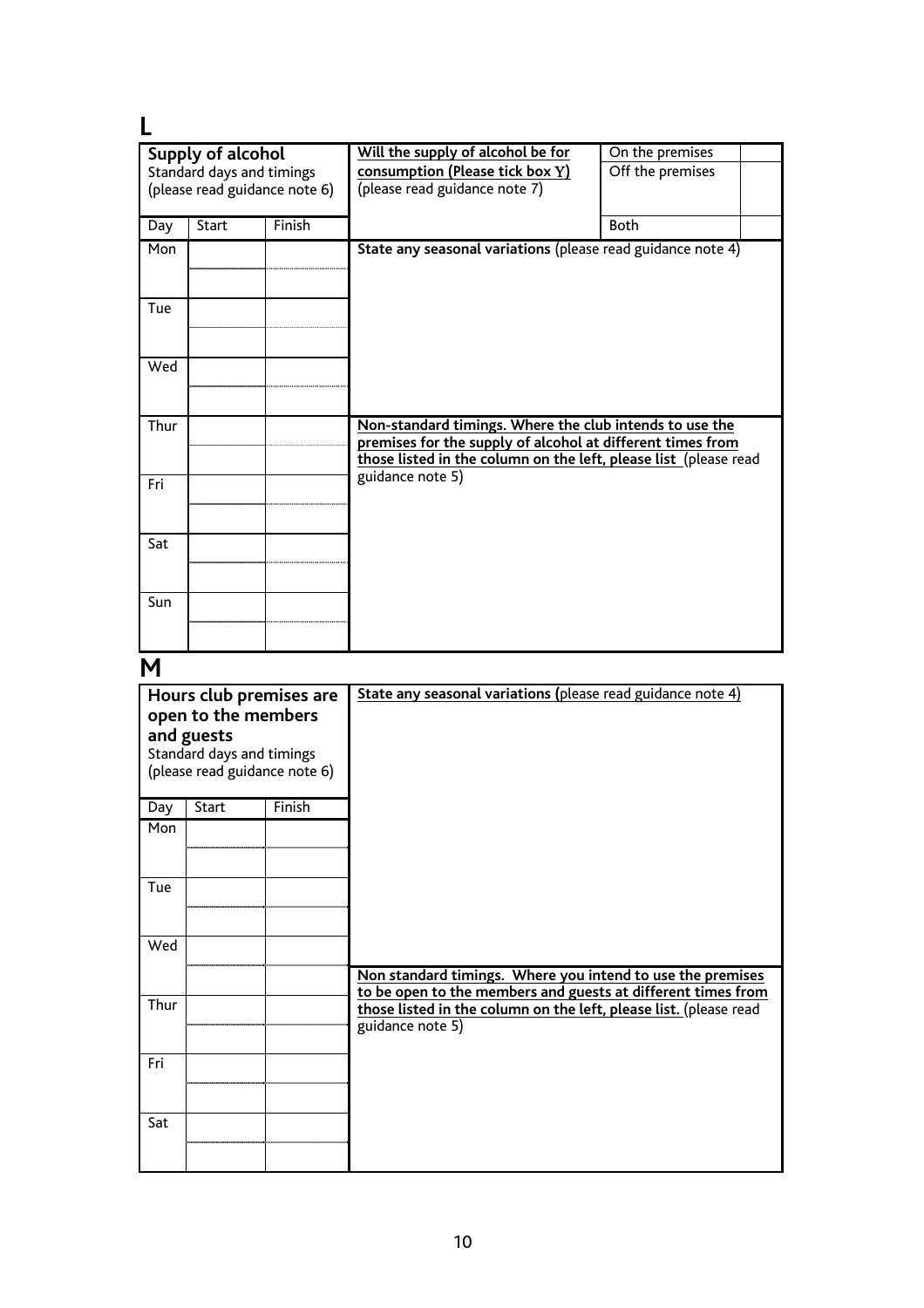| Sun |  |  |
|-----|--|--|
|     |  |  |
|     |  |  |

N

**Please highlight any adult entertainment or services, activities, or other entertainment or matters ancillary to the use of the club premises that may give rise to concern in respect of children** (please read guidance note 8)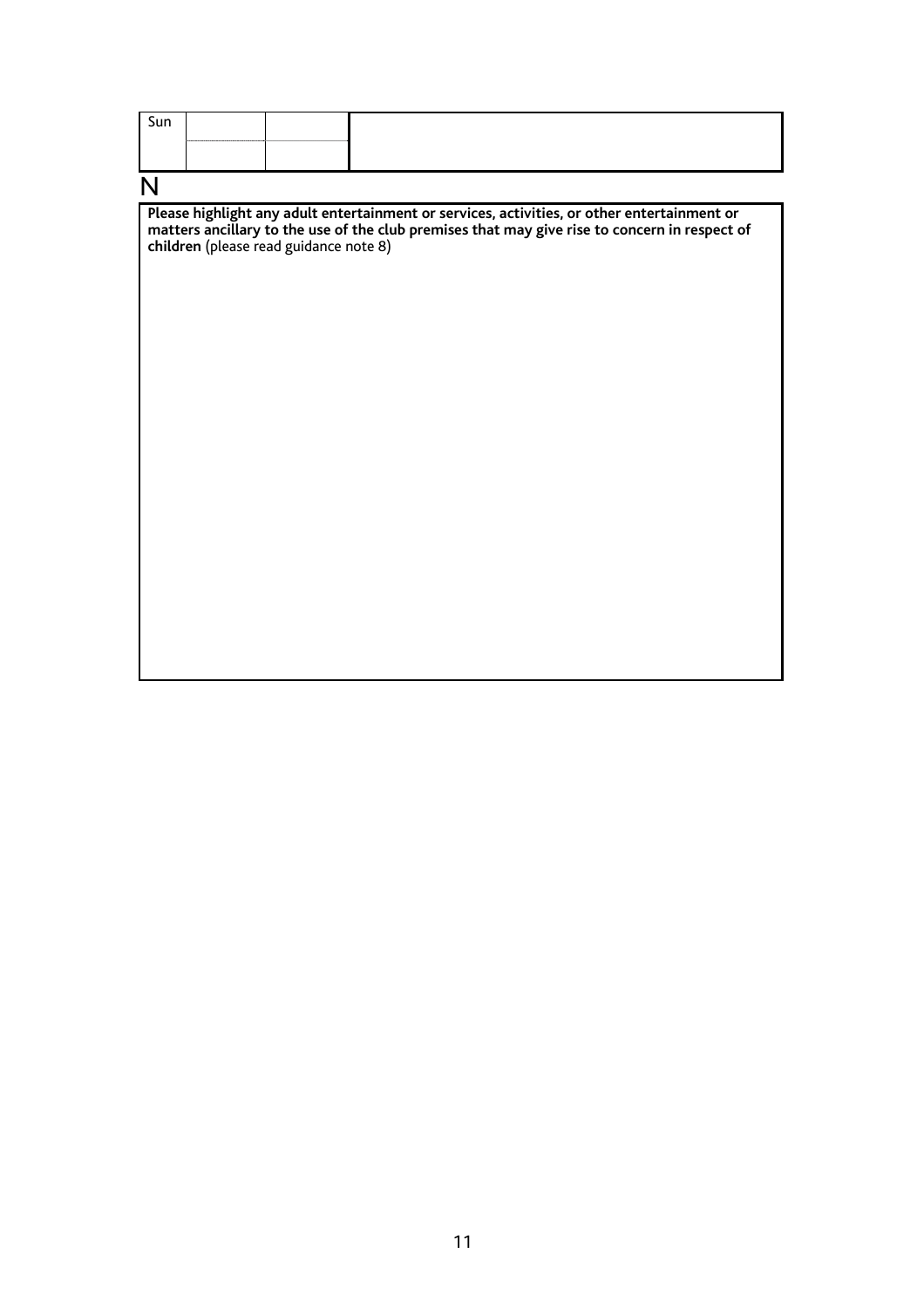### **O**

**Describe the steps you intend to take to promote the four licensing objectives:** 

**a) General – all four licensing objectives (b,c,d,e)** (please read guidance note 9)

**b) The prevention of crime and disorder**

**c) Public safety**

**d) The prevention of public nuisance** 

**e) The protection of children from harm**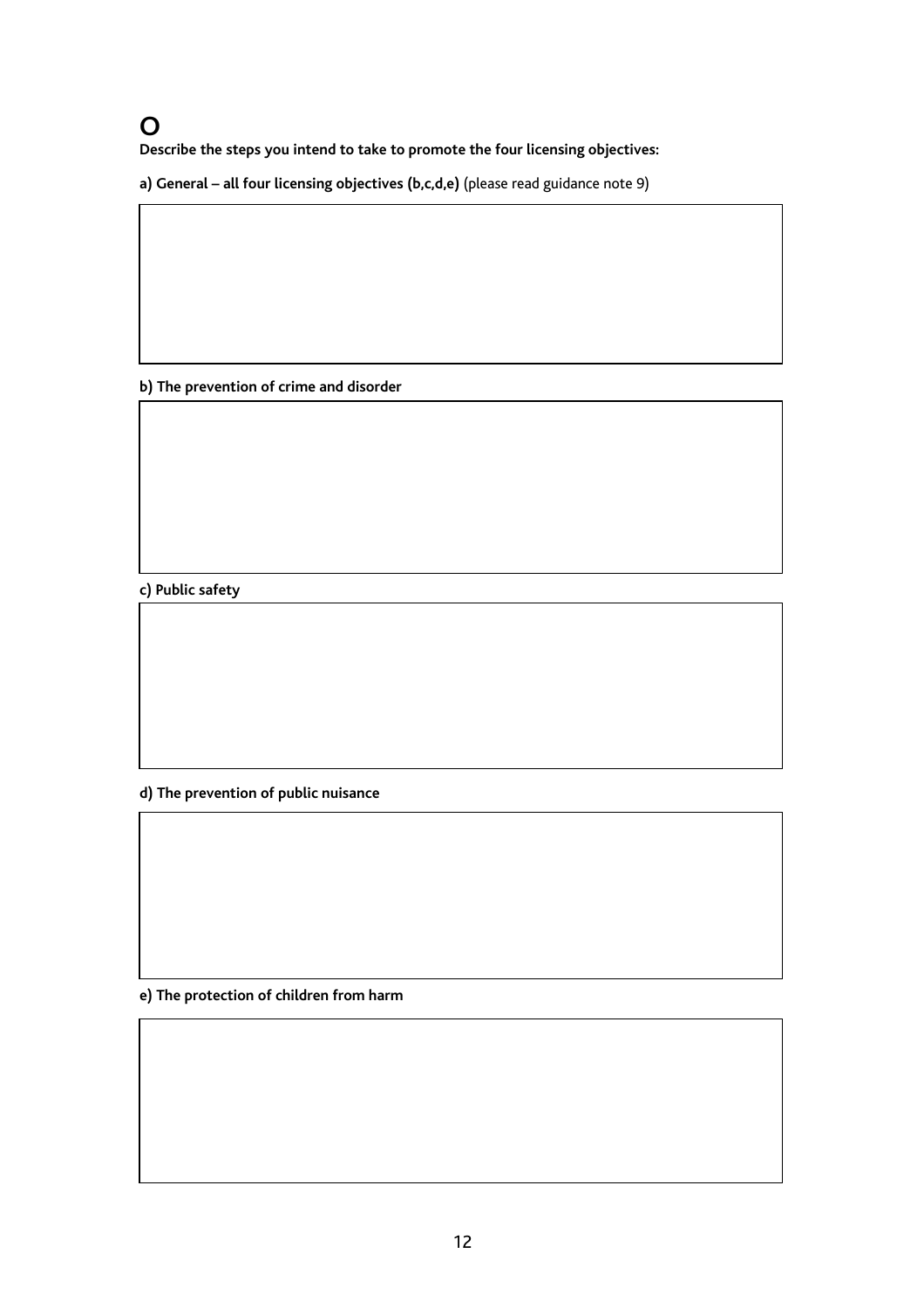|                                                                                                                                                                                                                                                                                                | Please tick V yes |
|------------------------------------------------------------------------------------------------------------------------------------------------------------------------------------------------------------------------------------------------------------------------------------------------|-------------------|
| I have made or enclosed payment of the fee<br>٠<br>I have enclosed the plan of the premises<br>٠<br>I have sent copies of this application and plan to the responsible authorities<br>٠<br>I have completed and enclosed the club declaration and enclose a copy of the club rules $\Box$<br>٠ |                   |
| I understand that I must now advertise my application<br>٠<br>I understand that if I do not comply with the above requirements my application will<br>٠<br>be rejected                                                                                                                         |                   |

**IT IS AN OFFENCE, LIABLE ON CONVICTION TO A FINE UP TO LEVEL 5 ON THE STANDARD SCALE UNDER SECTION 158 OF THE LICENSING ACT 2003 TO MAKE A FALSE STATEMENT IN OR IN CONNECTION WITH THIS APPLICATION** 

**Part 3 – Signatures** (please read guidance note 10)

|  | of the club and have authority to bind the club |  |
|--|-------------------------------------------------|--|

### Signature

|                           | Address for correspondence associated with this application (please read guidance note 11) |
|---------------------------|--------------------------------------------------------------------------------------------|
|                           |                                                                                            |
|                           |                                                                                            |
|                           |                                                                                            |
|                           |                                                                                            |
|                           |                                                                                            |
| Post town                 | Post code                                                                                  |
| Telephone number (if any) |                                                                                            |
|                           |                                                                                            |